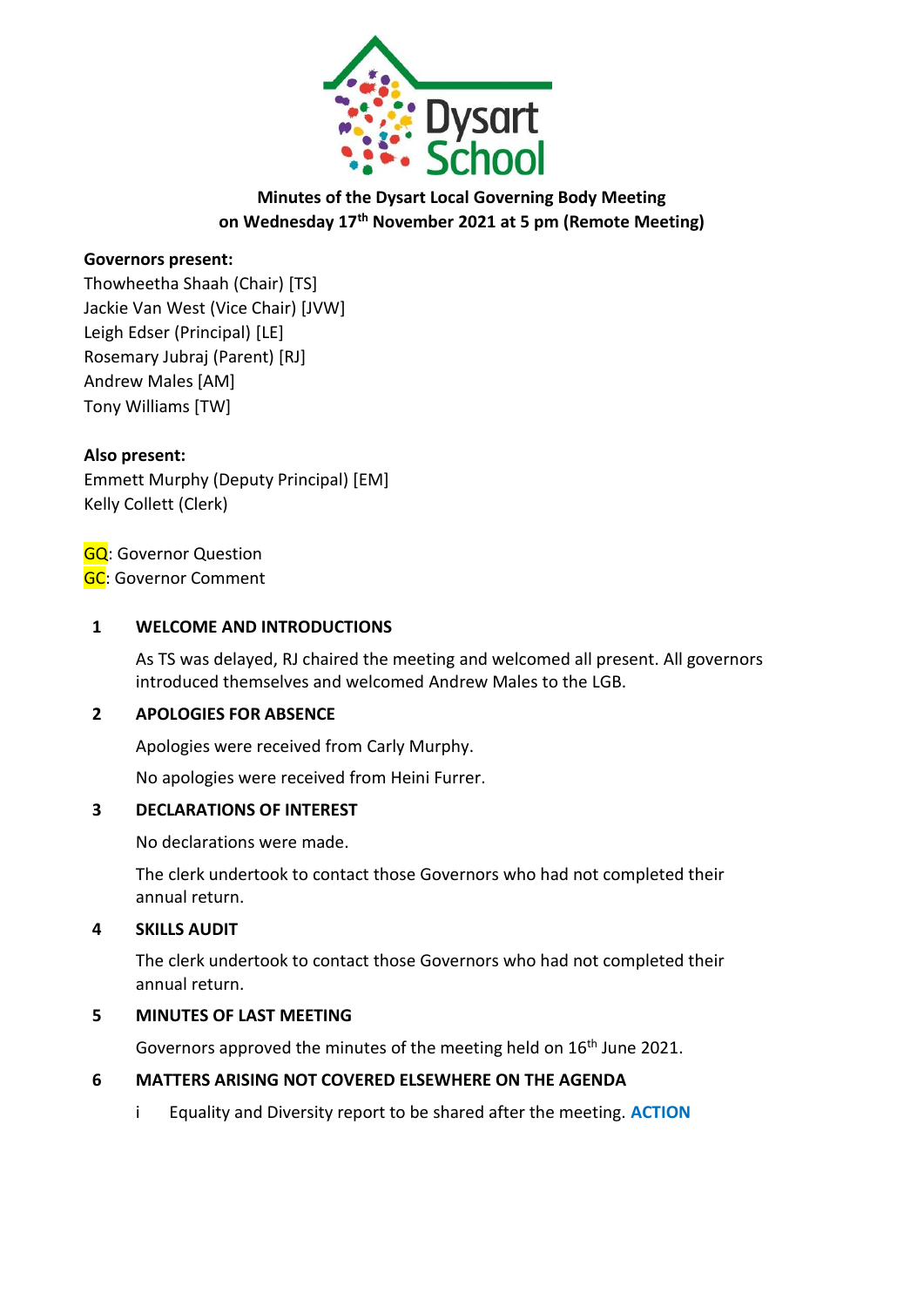### **7 PRINCIPAL'S REPORT**

Governors received the principal's report ahead of the meeting. Points highlighted were:

- Currently 150 students on roll. 14 students at Apollo 2, 10 at Apollo 1 and 126 students are at the main site.
- Covid-19 is still influencing how schools operate.
- There is still staff and pupil absence that is related to covid-19. LE is hopeful that the numbers of covid-19 cases will now begin to stabilise.
- Many staff have now received their  $3<sup>rd</sup>$  vaccine.
- Budget is in a strong position.
- New staff have joined the school.
- The SEF is being updated at this time.
- The teacher evaluation schedule has been re-introduced.

### **Governor Questions/Comments**

GQ: The school are due an Ofsted at any time, the SEF is a key document that the governors should know well. We would like to ask that the SEF is prioritised for the governors to receive soon. LE advised that this should be completed by the end of this term and shared with governors. **ACTION**

GQ: Can the governors also have the mission, vision and values document shared with them for approval before it becomes public. LE advised that she will be doing this. **ACTION**

#### **8. SDP**

Governors received the SDP (School Development Plan) ahead of the meeting. RJ voiced that the document that is now in place is aspirational and has developed in a very positive way.

LE advised that Dysart link their SDP to the trust's strategic targets. The trust's vision and targets should always feed down into the schools. The SDP is an ongoing document and updates are often happening. When updated the SDP will be shared with governors. **ACTION**

### **Governor Questions/Comments**

GC: The document is extremely clear now in terms of who leads on each of the success criteria and the costs are all there for governors to see. The SDP is the way of delivering the vision and mission statement. So, they should all be linked, and we can see a clear crossover. LE agreed.

GQ: The SDP states that the school will have met all these targets by September 2026, are we confident that we will have done this. LE advised the school are aspirational to do so. However, it all depends on any barriers that may be placed in the way. But overall, the school are aiming to do this.

GC: You have now put the names of the staff members responsible for the certain areas, please could you add their role next to their names as well. LE agreed to do this. **ACTION**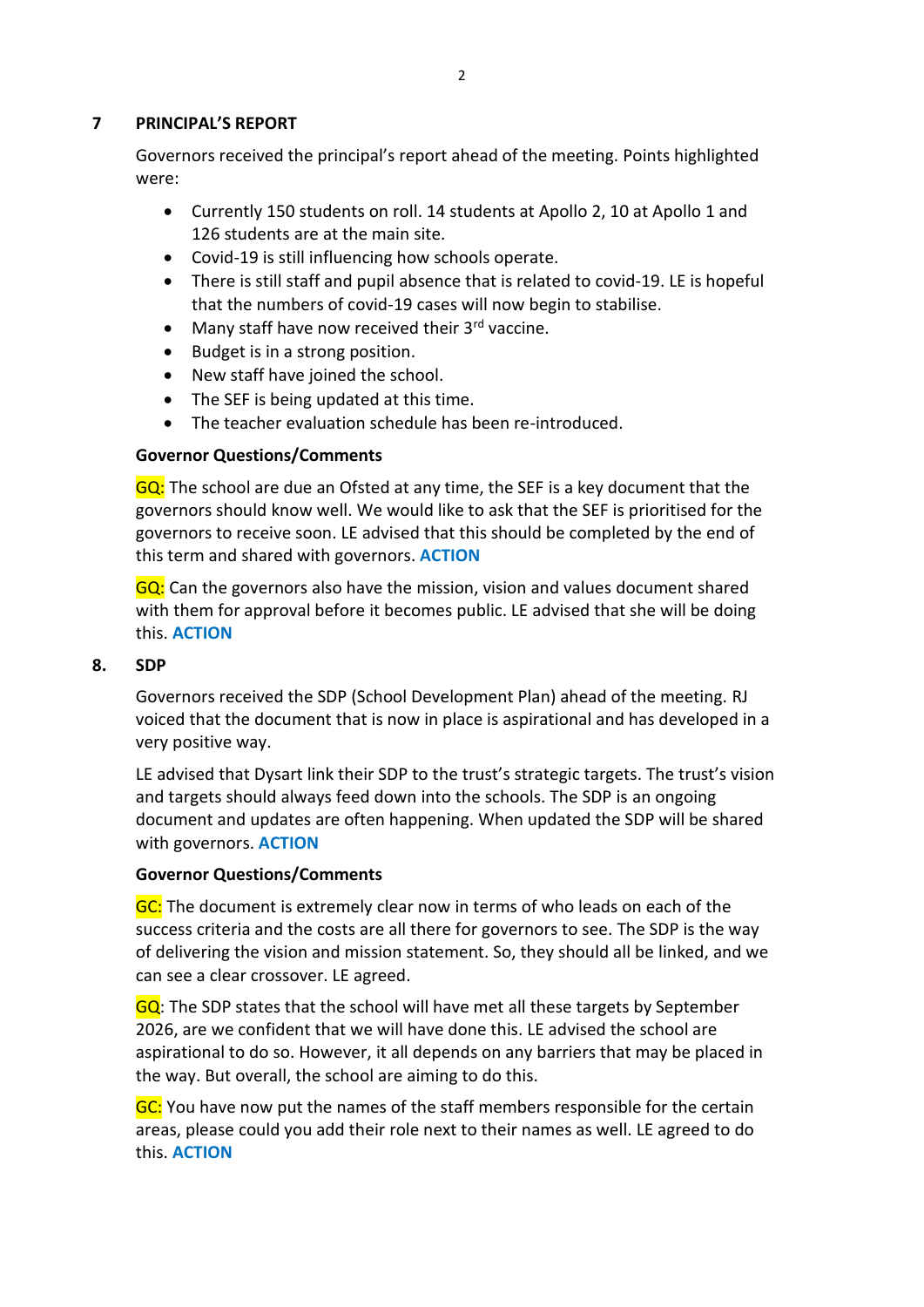RJ will complete some tracked changes and send directly to EM and LE regarding the layout of the document. **ACTION**

Governors approved the current content of the SDP. However, governors would like to see an updated SDP showing the links to the school's vision and values. **ACTION**

GQ: Pupil Premium (PP) pupils are not specifically mentioned in the SDP. LE advised that she is waiting on guidance from the trust regarding the PP statement. This will be in place by the end of 2021 and will be shared with governors once complete. **ACTION**

GQ: What happens currently with the PP funding? LE advised it is spent on therapy assistants and any other additional resources those children require. It is also used for providing IPad devices for pupils who do not have access to one. LE advised that the PP funding is always spent appropriately to ensure it benefits the students. There are approximately 18% of pupils in receipt of PP funding. LE will include Pupil Premium (PP) information in the her report in the future. **ACTION**

## **9. STAFF SURVEY**

Governors received the staff survey ahead of the meeting.

GC: There were some staff that disagreed with the question regarding "Pupils at Dysart typically leave with the skills and knowledge needed for the next steps in their journey." EM explained that the questionnaire was designed to set challenging questions for the staff so that the SLT could clearly see where any gaps were. SLT will be advising staff more about how/why children move onto certain colleges. There will be more explanation around how the matching of skills for certain subjects at certain colleges is carried out.

GQ: The question of "I will still be working at Dysart in 5 years' time" had quite a few disagreeing. EM explained that Dysart have quite a proportion of staff under 25 years old, so they may be unsure at this time about what they want to be doing in five years' time.

GQ: You may have possibly one or two staff members that are unhappy, are you able to tell from your analysis if that is the case? EM advised that SLT communicate to staff members that can come to them if they are unhappy, the SLT also promote that they value their staff, and that wellbeing and workload is important to them. SLT have learned that it will benefit the staff if we communicate more how we come to certain decisions. This would then give them a better understanding of why we have made certain decisions.

### **TS joined the meeting at 5.58pm**

GC: In this context we fully support being proactively transparent about decision making. LE explained that the SLT do a lot to support wellbeing and workload. LE stressed that the SLT want to support their staff and will continue to do so. Day to day the SLT really think about what they are asking staff to do.

GC: Staff wellbeing and workload is very important, and Ofsted will ask if governors are challenging the school about the wellbeing of the staff.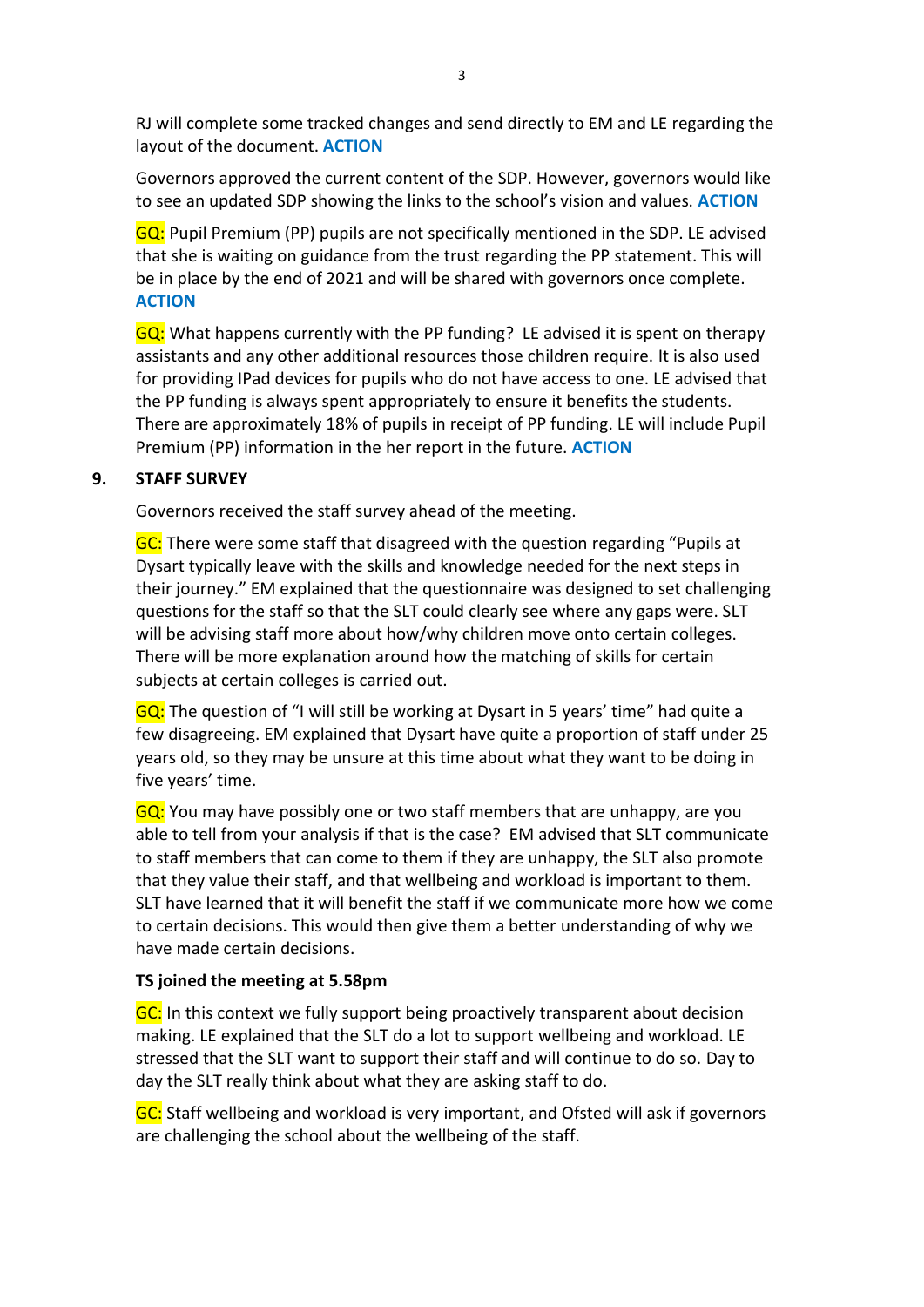JVW: Recently I attended a Principals' away day and there was a huge focus on staff wellbeing. I also went into school recently to discuss some safeguarding issues. I found that where there is even a slight concern with a staff member's wellbeing, they discuss it in full and how they can address it going forward. I feel they are supporting staff extremely well.

 $RJ:$  I am also very conscious of that in my portfolio meetings. LE demonstrates enormous support for her staff. For example, if staff request leave in exceptional circumstances, LE goes out of her way to respond appropriately to such requests.

GQ: What steps are being taken to support staff that say workload is not being considered? LE explained that it is about clarifying why decisions are being made, and we do try to consider non-contact time for certain areas. However, there are aspects of the job that must be done, such as planning, assessments, and meetings with parents etc. When we bring in something new, there will obviously be initial extra work to begin with, but again we will explain further why we have decided to do certain tasks. We plan to conduct another staff survey in 6 months' time, when things have hopefully settled more after Covid-19.

### **10. FAMILIES SURVEY**

Governors received the document ahead of the meeting.

 $GQ$ : is there another way to ask parents such questions more informally, such as at coffee mornings or parent evenings? EM advised this is something they are investigating. The school are looking at other ways of developing further ways of getting such information from parents.

GQ: Does one of the responses to the questions mean the parents are unhappy with the school's communication? LE explained the parents are normally very positive about the school's communication. EM advised that it is part of each teacher's performance management that they communicate and engage with parents on a regular basis.

GC: We must bear in mind that there are 148 pupils on roll and there are only four families that disagreed with the communication aspect. This shows that overall, this is an extremely strong/positive survey.

GC: As a parent that completed the survey, I really liked the simplicity of it.

### **11 CONSTITUTION AND APPOINTMENTS**

- i Governors recommended the appointment of Thowheetha Shah as Chair of the LGB for the academic year 2021-22.
- ii Governors recommended the appointment of Jackie Van-West as Chair of the LGB for the academic year 2021-22.
- iii Governors noted the appointment of Andrew Males as Parent Governor.

Both TS and JVW terms of office end in June 2022. The clerk made the board aware of the need for succession planning for June 2022 and agreed to add this to the agenda for the March meeting. **ACTION**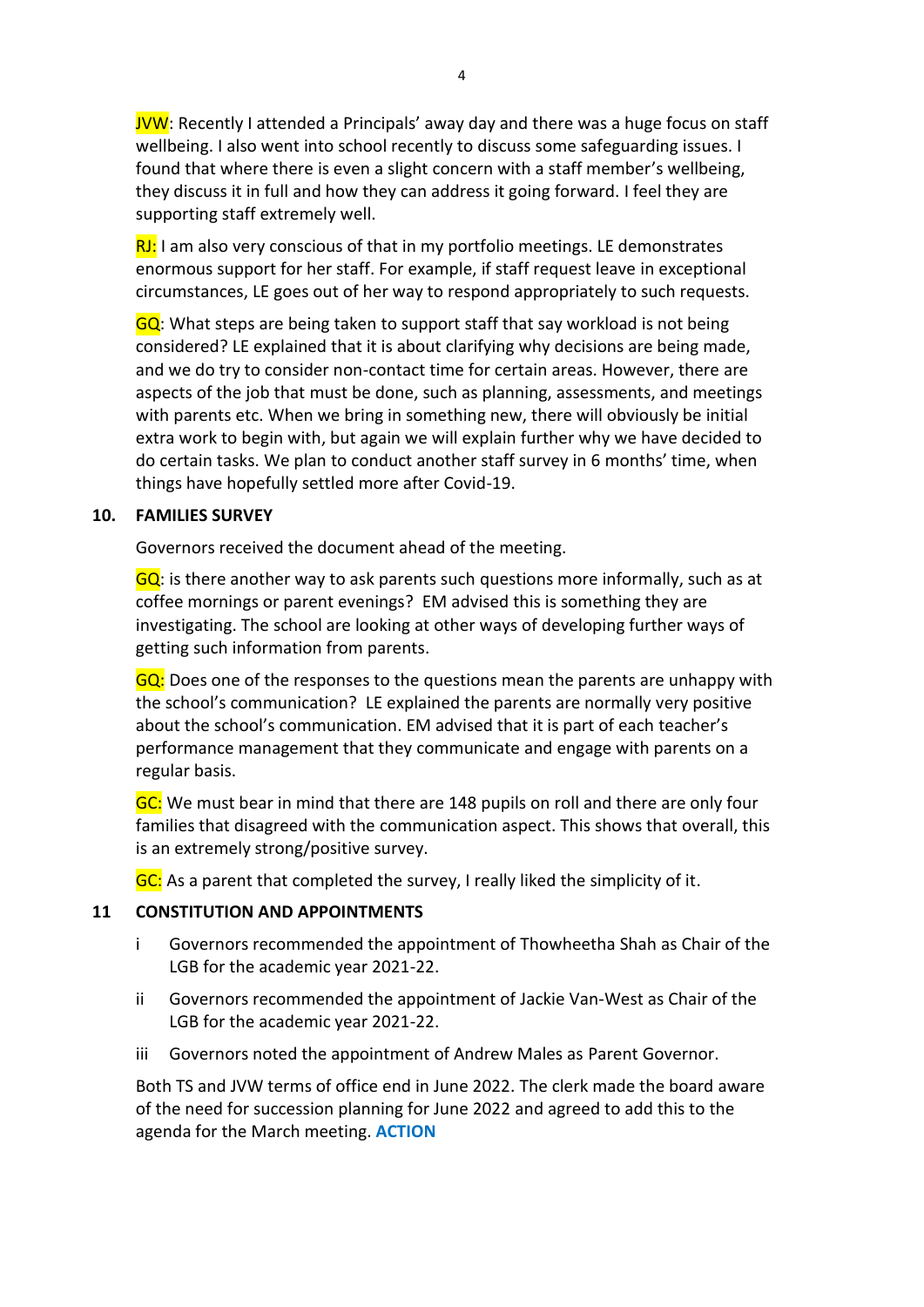### **12. DASHBOARD**

Governors received this document only the day before the meeting so some were unable to read and review it prior to the meeting.

GQ: It says there have been 79 high incidents of behaviour, with hindsight could there have been anything done to reduce that number? LE advised that possibly yes, as with every incident, lessons are learned from them. The majority of the time, behaviours from the children are communication based. The school work extremely hard with the therapy teams to ensure that they develop better communication with the students. The support mechanisms in place are having a benefit.

### **13. FINANCE AND FUNDING**

Governors received the following documents ahead of the meeting:

- i. Final Accounts 2020-2021
- ii. Management Accounts report Period 1

TW made the following points:

- The school ended the year 2020-2021 with a surplus of £46,000
- The management accounts for period 1 show a surplus of £76,000
- There has been an increase in staffing due the rise of pupil numbers to 150.
- The accounts demonstrate good management of the finances within school by LE and Penny Jelbert.

### **14. PORTFOLIO REPORTS**

Governors received the following reports ahead of the meeting:

- i **Ethos, Vision and Strategy**
- ii **Teaching and Learning**

Deferred to next LGB for governors to read and review. ACTION

### iii **Health and Safety, Child Protection and Safeguarding**

JVW advised that this was an enjoyable visit with the students asking lots of questions.

### **iv Finance and resources**

Discussed within item 13.

### v **HR and Organisational Development**

### **15. OTHER VISIT REPORTS**

None.

### **16. GOVERNOR TRAINING AND DEVELOPMENT**

The clerk advised governors of Educare for training. AM to be provided with an Educare login. **ACTION**

RJ reminded governors that 'The Key' is also available to them via GovernorHub and noted what a fantastic resource it is for development and training.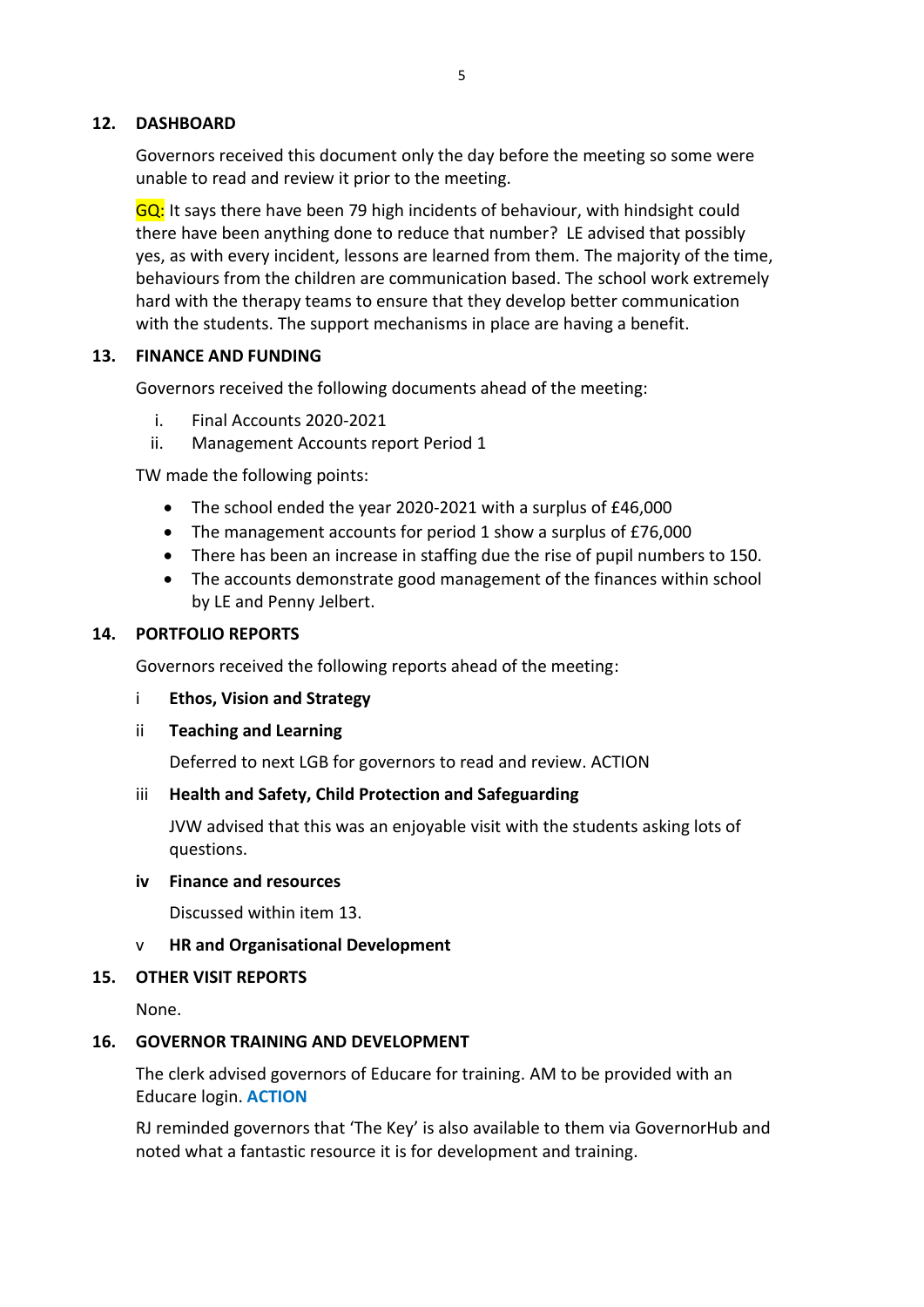LE advised that where possible, the school will invite governors to certain training sessions. For example, the safeguarding training at the start of the academic year.

GQ: Do the staff have yearly updates of safeguarding and prevent training? EM advised that all staff do this yearly. The general training is done, but throughout the year the school also looks at specific areas and focuses on how these risks possibly affect Dysart pupils and Dysart families.

JVW also advised that regular recorded training is shared on GovernorHub.

## **17 PAY COMMITTEE**

RJ confirmed that the Pay Committee met on 20<sup>th</sup> October 2021 and scrutinised the Principal's recommendations for teacher pay. She noted their confidence that the process had been robust and conducted in accordance with relevant policy and procedure. The governors agreed with all the principal's recommendations.

### **18 POLICIES AND PROCEDURES**

Governors noted the policies and procedures approved by the OHC&AT Board at their meeting on 2 July 2021 which are all available on [GovernorHub.](https://app.governorhub.com/s/orchardhillcollegeacademytrust/resources/5d9f088b0f950f83971c88c8)

### **19 KEEPING CHILDREN SAFE IN EDUCATION SEPTEMBER 2021**

Governors noted the updates to KCSIE and subsequent amendments to OHC&AT policies and procedures, all of which are available on [GovernorHub.](https://app.governorhub.com/s/orchardhillcollegeacademytrust/resources/5d9f088b0f950f83971c88c8) Governors to confirm they have read and understood KCSIE by 1 December 2021.

RJ, JVW and TW confirmed that they have read and understood KCSIE.

### **20 ACADEMY TRUST HANDBOOK**

Governors noted the updates to the Academy Trust Handbook which is available on [GovernorHub.](https://app.governorhub.com/s/orchardhillcollegeacademytrust/resources/5d2858270e7dbcadd096ee7e)

### **21 ANY OTHER BUSINESS**

Governors received the terms dates for academic year 2022-2023. Governors approved these dates.

### **22 DATES OF FUTURE MEETINGS**

i 9 March 2022 and 22 June 2022 at 5 pm.

Governors agreed to continue holding LGB's remotely but noted the importance of attending portfolio visits in person.

### **23 CONFIDENTIALITY**

No items were deemed confidential.

### **The meeting ended at 6.40 pm.**

**Minutes signed by Chair: \_\_\_\_\_\_\_\_\_\_\_\_\_\_\_\_\_\_\_\_\_\_\_\_\_\_\_\_\_\_\_\_\_\_\_\_\_\_\_\_\_\_ Date: \_\_\_\_\_\_\_\_\_\_\_\_**